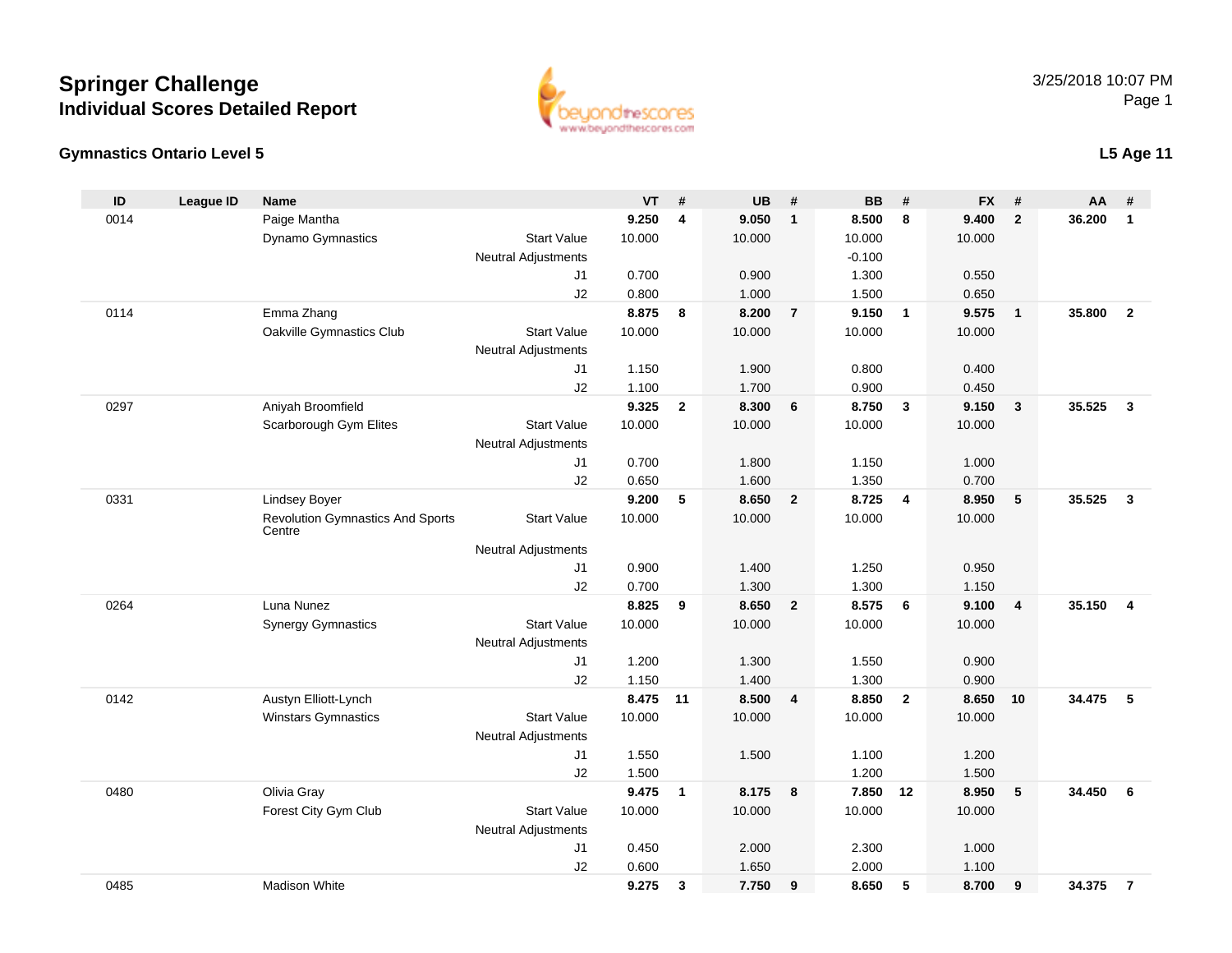

|      | Forest City Gym Club      | <b>Start Value</b>  | 10.000 |    | 10.000   |              | 10.000   |                | 10.000 |                         |           |            |
|------|---------------------------|---------------------|--------|----|----------|--------------|----------|----------------|--------|-------------------------|-----------|------------|
|      |                           | Neutral Adjustments |        |    | $-0.300$ |              |          |                |        |                         |           |            |
|      |                           | J1                  | 0.800  |    | 2.000    |              | 1.450    |                | 1.200  |                         |           |            |
|      |                           | J2                  | 0.650  |    | 1.900    |              | 1.250    |                | 1.400  |                         |           |            |
| 0143 | Lexi Farrand              |                     | 8.700  | 10 | 8.625    | $\mathbf{3}$ | 7.925    | 11             | 8.925  | 6                       | 34.175    | $_{\rm 8}$ |
|      | Winstars Gymnastics       | <b>Start Value</b>  | 10.000 |    | 10.000   |              | 10.000   |                | 10.000 |                         |           |            |
|      |                           |                     |        |    |          |              |          |                |        |                         |           |            |
|      |                           | Neutral Adjustments |        |    |          |              | $-0.100$ |                |        |                         |           |            |
|      |                           | J1                  | 1.400  |    | 1.450    |              | 1.850    |                | 1.100  |                         |           |            |
|      |                           | J2                  | 1.200  |    | 1.300    |              | 2.100    |                | 1.050  |                         |           |            |
| 0242 | Mia Leopold               |                     | 8.975  | 6  | 7.650    | 11           | 8.550    | $\overline{7}$ | 8.775  | $\overline{7}$          | 33.950    | 9          |
|      | <b>Synergy Gymnastics</b> | <b>Start Value</b>  | 10.000 |    | 10.000   |              | 10.000   |                | 10.000 |                         |           |            |
|      |                           | Neutral Adjustments |        |    |          |              |          |                |        |                         |           |            |
|      |                           | J1                  | 1.050  |    | 2.400    |              | 1.250    |                | 1.200  |                         |           |            |
|      |                           | J2                  | 1.000  |    | 2.300    |              | 1.650    |                | 1.250  |                         |           |            |
| 0482 | Olivia Hannan             |                     | 8.950  | 7  | 8.350    | 5            | 7.975    | 10             | 8.550  | $-11$                   | 33.825    | 10         |
|      | Forest City Gym Club      | <b>Start Value</b>  | 10.000 |    | 10.000   |              | 10.000   |                | 10.000 |                         |           |            |
|      |                           | Neutral Adjustments |        |    | $-0.300$ |              |          |                |        |                         |           |            |
|      |                           | J1                  | 1.150  |    | 1.300    |              | 2.100    |                | 1.550  |                         |           |            |
|      |                           | J2                  | 0.950  |    | 1.400    |              | 1.950    |                | 1.350  |                         |           |            |
| 0481 | <b>Madison Hannan</b>     |                     | 8.975  | 6  | 7.700    | 10           | 8.075    | 9              | 8.750  | $\overline{\mathbf{8}}$ | 33.500 11 |            |
|      | Forest City Gym Club      | <b>Start Value</b>  | 10.000 |    | 10.000   |              | 10.000   |                | 10.000 |                         |           |            |
|      |                           | Neutral Adjustments |        |    | $-0.300$ |              |          |                |        |                         |           |            |
|      |                           |                     |        |    |          |              |          |                |        |                         |           |            |
|      |                           | J <sub>1</sub>      | 0.850  |    | 2.200    |              | 1.850    |                | 1.200  |                         |           |            |
|      |                           | J2                  | 1.200  |    | 1.800    |              | 2.000    |                | 1.300  |                         |           |            |

#### **Gymnastics Ontario Level 5**

**L5 Age 12**

| ID   | <b>League ID</b> | <b>Name</b>              |                            | $VT$ # |                | $UB$ # |                         | <b>BB</b> | #                       | $FX$ # |                | $AA$ # |                         |
|------|------------------|--------------------------|----------------------------|--------|----------------|--------|-------------------------|-----------|-------------------------|--------|----------------|--------|-------------------------|
| 0421 |                  | Paige Rodrigues          |                            | 9.475  | $\overline{2}$ | 9.575  | -1                      | 9.125     |                         | 9.300  | $\overline{4}$ | 37.475 | - 1                     |
|      |                  | <b>Milton Springers</b>  | <b>Start Value</b>         | 10.000 |                | 10.000 |                         | 10.000    |                         | 10.000 |                |        |                         |
|      |                  |                          | <b>Neutral Adjustments</b> |        |                |        |                         |           |                         |        |                |        |                         |
|      |                  |                          | J <sub>1</sub>             | 0.450  |                | 0.400  |                         | 0.850     |                         | 0.800  |                |        |                         |
|      |                  |                          | J2                         | 0.600  |                | 0.450  |                         | 0.900     |                         | 0.600  |                |        |                         |
| 0002 |                  | Jenna Babulic            |                            | 9.525  |                | 9.400  | $\overline{\mathbf{2}}$ | 8.650     | -4                      | 9.325  | $_{3}$         | 36.900 | $\overline{\mathbf{2}}$ |
|      |                  | <b>Dynamo Gymnastics</b> | <b>Start Value</b>         | 10.000 |                | 10.000 |                         | 10.000    |                         | 10.000 |                |        |                         |
|      |                  |                          | <b>Neutral Adjustments</b> |        |                |        |                         |           |                         |        |                |        |                         |
|      |                  |                          | J <sub>1</sub>             | 0.550  |                | 0.550  |                         | 1.450     |                         | 0.650  |                |        |                         |
|      |                  |                          | J2                         | 0.400  |                | 0.650  |                         | 1.250     |                         | 0.700  |                |        |                         |
| 0113 |                  | Emilie Spooner-D'Souza   |                            | 8.900  |                | 9.075  | -4                      | 8.900     | $\overline{\mathbf{2}}$ | 9.500  |                | 36.375 | $_{3}$                  |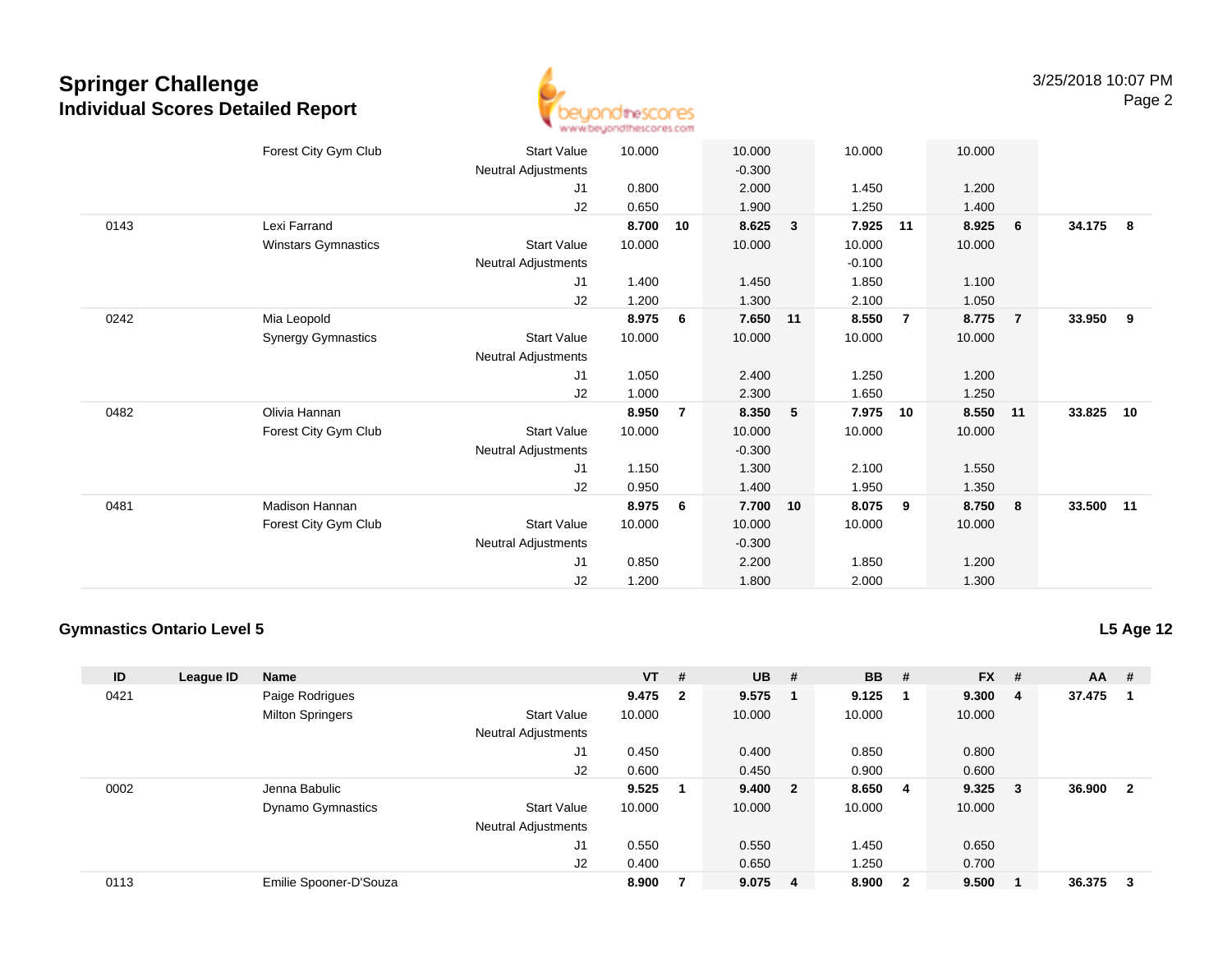

|      | Oakville Gymnastics Club | <b>Start Value</b>         | 10.000 |                          | 10.000   |                | 10.000 |                         | 10.000 |                |           |                         |
|------|--------------------------|----------------------------|--------|--------------------------|----------|----------------|--------|-------------------------|--------|----------------|-----------|-------------------------|
|      |                          | <b>Neutral Adjustments</b> |        |                          |          |                |        |                         |        |                |           |                         |
|      |                          | J1                         | 1.200  |                          | 1.050    |                | 1.200  |                         | 0.500  |                |           |                         |
|      |                          | J2                         | 1.000  |                          | 0.800    |                | 1.000  |                         | 0.500  |                |           |                         |
| 0491 | Maya Pinhal              |                            | 8.950  | 6                        | 9.275    | $\mathbf{3}$   | 8.725  | $\overline{\mathbf{3}}$ | 9.200  | 5              | 36.150    | $\overline{\mathbf{4}}$ |
|      | Forest City Gym Club     | <b>Start Value</b>         | 10.000 |                          | 10.000   |                | 10.000 |                         | 10.000 |                |           |                         |
|      |                          | <b>Neutral Adjustments</b> |        |                          |          |                |        |                         |        |                |           |                         |
|      |                          | J1                         | 0.950  |                          | 0.700    |                | 1.250  |                         | 0.900  |                |           |                         |
|      |                          | J2                         | 1.150  |                          | 0.750    |                | 1.300  |                         | 0.700  |                |           |                         |
| 0492 | Carlie Regier            |                            | 9.300  | 3                        | 9.050    | 5              | 8.900  | $\overline{2}$          | 8.850  | 9              | 36.100    | 5                       |
|      | Forest City Gym Club     | <b>Start Value</b>         | 10.000 |                          | 10.000   |                | 10.000 |                         | 10.000 |                |           |                         |
|      |                          | <b>Neutral Adjustments</b> |        |                          |          |                |        |                         |        |                |           |                         |
|      |                          | J1                         | 0.700  |                          | 1.000    |                | 1.200  |                         | 1.100  |                |           |                         |
|      |                          | J2                         | 0.700  |                          | 0.900    |                | 1.000  |                         | 1.200  |                |           |                         |
| 0294 | Emma McQuaid             |                            | 8.850  | 8                        | 8.975    | 6              | 8.575  | $-5$                    | 9.000  | $\overline{7}$ | 35.400    | 6                       |
|      | Scarborough Gym Elites   | <b>Start Value</b>         | 10.000 |                          | 10.000   |                | 10.000 |                         | 10.000 |                |           |                         |
|      |                          | <b>Neutral Adjustments</b> |        |                          |          |                |        |                         |        |                |           |                         |
|      |                          | J1                         | 1.150  |                          | 1.000    |                | 1.500  |                         | 0.900  |                |           |                         |
|      |                          | J2                         | 1.150  |                          | 1.050    |                | 1.350  |                         | 1.100  |                |           |                         |
| 0116 | Olja Bobic               |                            | 9.300  | $\mathbf{3}$             | 8.600    | 8              | 8.050  | $\overline{7}$          | 9.150  | 6              | 35.100    | $\overline{7}$          |
|      | Oakville Gymnastics Club | <b>Start Value</b>         | 10.000 |                          | 10.000   |                | 10.000 |                         | 10.000 |                |           |                         |
|      |                          | <b>Neutral Adjustments</b> |        |                          |          |                |        |                         |        |                |           |                         |
|      |                          | J1                         | 0.800  |                          | 1.300    |                | 1.950  |                         | 0.800  |                |           |                         |
|      |                          | J2                         | 0.600  |                          | 1.500    |                | 1.950  |                         | 0.900  |                |           |                         |
| 0377 | Kairsen Frick            |                            | 9.000  | 5                        | 8.900    | $\overline{7}$ | 7.650  | 9                       | 9.400  | $\overline{2}$ | 34.950    | 8                       |
|      | <b>Gymnastics Energy</b> | <b>Start Value</b>         | 10.000 |                          | 10.000   |                | 10.000 |                         | 10.000 |                |           |                         |
|      |                          | <b>Neutral Adjustments</b> |        |                          |          |                |        |                         |        |                |           |                         |
|      |                          | J1                         | 1.100  |                          | 1.000    |                | 2.350  |                         | 0.700  |                |           |                         |
|      |                          | J2                         | 0.900  |                          | 1.200    |                | 2.350  |                         | 0.500  |                |           |                         |
| 0282 | Emelia Brodrip           |                            | 9.175  | 4                        | 7.750 10 |                | 8.500  | 6                       | 8.800  | 10             | 34.225    | 9                       |
|      | St. Thomas Elgin         | <b>Start Value</b>         | 10.000 |                          | 10.000   |                | 10.000 |                         | 10.000 |                |           |                         |
|      |                          | <b>Neutral Adjustments</b> |        |                          |          |                |        |                         |        |                |           |                         |
|      |                          | J1                         | 0.850  |                          | 2.300    |                | 1.600  |                         | 1.100  |                |           |                         |
|      |                          | J2                         | 0.800  |                          | 2.200    |                | 1.400  |                         | 1.300  |                |           |                         |
| 0219 | Samantha Chin            |                            | 8.700  | 9                        | 8.200    | 9              | 8.000  | 8                       | 8.950  | 8              | 33.850    | 10                      |
|      | <b>TGI</b>               | <b>Start Value</b>         | 10.000 |                          | 10.000   |                | 10.000 |                         | 10.000 |                |           |                         |
|      |                          | <b>Neutral Adjustments</b> |        |                          |          |                |        |                         |        |                |           |                         |
|      |                          | J1                         | 1.350  |                          | 1.900    |                | 2.150  |                         | 0.900  |                |           |                         |
|      |                          | J2                         | 1.250  |                          | 1.700    |                | 1.850  |                         | 1.200  |                |           |                         |
| 0193 | Corina Ross              |                            | X.XXX  | $\overline{\phantom{a}}$ | 1.000    | 11             | 5.400  | 10                      | 7.375  | $-11$          | 13.775 11 |                         |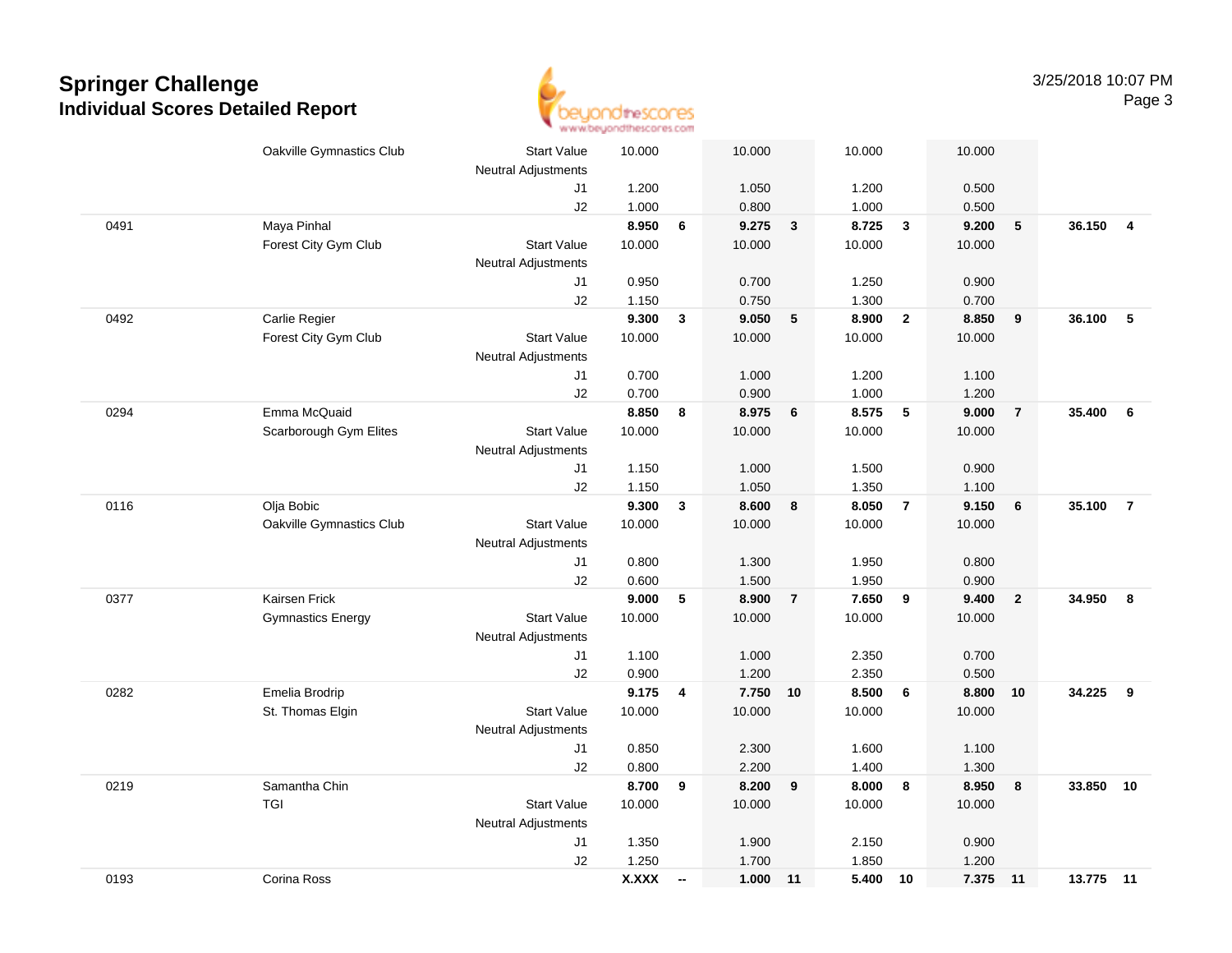

#### 3/25/2018 10:07 PMPage 4

| TGI | <b>Start Value</b>  | 10.000 | 10.000 | 10.000 |
|-----|---------------------|--------|--------|--------|
|     | Neutral Adjustments |        |        |        |
|     | J1                  | 9.000  | 4.400  | 2.500  |
|     | J <sub>2</sub>      | 9.000  | 4.800  | 2.750  |

### **Gymnastics Ontario Level 5**

**L5 Age 14+**

| ID   | <b>League ID</b> | <b>Name</b>              |                            | <b>VT</b> | #              | <b>UB</b> | #                       | <b>BB</b> | #              | <b>FX</b> | #              | AA     | #                       |
|------|------------------|--------------------------|----------------------------|-----------|----------------|-----------|-------------------------|-----------|----------------|-----------|----------------|--------|-------------------------|
| 0083 |                  | Jordyn Carter            |                            | 9.700     | $\mathbf{1}$   | 8.950     | $\overline{2}$          | 9.400     | $\mathbf{1}$   | 9.500     | $\mathbf{1}$   | 37.550 | $\mathbf{1}$            |
|      |                  | <b>Gymnastics Energy</b> | <b>Start Value</b>         | 10.000    |                | 10.000    |                         | 10.000    |                | 10.000    |                |        |                         |
|      |                  |                          | Neutral Adjustments        |           |                |           |                         |           |                |           |                |        |                         |
|      |                  |                          | J1                         | 0.300     |                | 1.100     |                         | 0.650     |                | 0.500     |                |        |                         |
|      |                  |                          | J2                         | 0.300     |                | 1.000     |                         | 0.550     |                | 0.500     |                |        |                         |
| 0004 |                  | Kiana Buciurca           |                            | 9.700     | $\mathbf{1}$   | 8.925     | $\overline{3}$          | 8.650     | $\overline{4}$ | 9.400     | $\overline{2}$ | 36.675 | $\overline{2}$          |
|      |                  | <b>Dynamo Gymnastics</b> | <b>Start Value</b>         | 10.000    |                | 10.000    |                         | 10.000    |                | 10.000    |                |        |                         |
|      |                  |                          | <b>Neutral Adjustments</b> |           |                |           |                         |           |                |           |                |        |                         |
|      |                  |                          | J1                         | 0.300     |                | 1.100     |                         | 1.400     |                | 0.550     |                |        |                         |
|      |                  |                          | J2                         | 0.300     |                | 1.050     |                         | 1.300     |                | 0.650     |                |        |                         |
| 0207 |                  | Chiara Guiducci          |                            | 8.850     | $\overline{7}$ | 8.625     | $\overline{\mathbf{4}}$ | 8.700     | $\overline{2}$ | 9.075     | $\overline{4}$ | 35.250 | $\mathbf{3}$            |
|      |                  | <b>TGI</b>               | <b>Start Value</b>         | 10.000    |                | 10.000    |                         | 10.000    |                | 10.000    |                |        |                         |
|      |                  |                          | <b>Neutral Adjustments</b> |           |                |           |                         | $-0.100$  |                |           |                |        |                         |
|      |                  |                          | J1                         | 1.200     |                | 1.250     |                         | 1.250     |                | 0.850     |                |        |                         |
|      |                  |                          | J2                         | 1.100     |                | 1.500     |                         | 1.150     |                | 1.000     |                |        |                         |
| 0475 |                  | Zoe Fitchett             |                            | 9.225     | $\overline{2}$ | 8.600     | 5                       | 8.375     | 5              | 8.700     | 8              | 34.900 | $\overline{\mathbf{4}}$ |
|      |                  | Forest City Gym Club     | <b>Start Value</b>         | 10.000    |                | 10.000    |                         | 10.000    |                | 10.000    |                |        |                         |
|      |                  |                          | <b>Neutral Adjustments</b> |           |                |           |                         | $-0.100$  |                |           |                |        |                         |
|      |                  |                          | J1                         | 0.750     |                | 1.500     |                         | 1.550     |                | 1.200     |                |        |                         |
|      |                  |                          | J2                         | 0.800     |                | 1.300     |                         | 1.500     |                | 1.400     |                |        |                         |
| 0082 |                  | Jordan Orzel             |                            | 9.100     | 5              | 9.150     | $\mathbf{1}$            | 7.900     | $\overline{7}$ | 8.700     | 8              | 34.850 | 5                       |
|      |                  | <b>Gymnastics Energy</b> | <b>Start Value</b>         | 10.000    |                | 10.000    |                         | 10.000    |                | 10.000    |                |        |                         |
|      |                  |                          | Neutral Adjustments        |           |                |           |                         |           |                |           |                |        |                         |
|      |                  |                          | J1                         | 0.800     |                | 0.800     |                         | 2.050     |                | 1.300     |                |        |                         |
|      |                  |                          | J2                         | 1.000     |                | 0.900     |                         | 2.150     |                | 1.300     |                |        |                         |
| 0488 |                  | Kyla Diep                |                            | 9.200     | $\mathbf{3}$   | 8.600     | 5                       | 8.300     | 6              | 8.750     | $\overline{7}$ | 34.850 | 5                       |
|      |                  | Forest City Gym Club     | <b>Start Value</b>         | 10.000    |                | 10.000    |                         | 10.000    |                | 10.000    |                |        |                         |
|      |                  |                          | <b>Neutral Adjustments</b> |           |                |           |                         |           |                |           |                |        |                         |
|      |                  |                          | J1                         | 0.900     |                | 1.350     |                         | 1.650     |                | 1.200     |                |        |                         |
|      |                  |                          | J2                         | 0.700     |                | 1.450     |                         | 1.750     |                | 1.300     |                |        |                         |
| 0080 |                  | Chloe Winterbottom       |                            | 8.925     | 6              | 8.950     | $\overline{2}$          | 7.850     | 8              | 8.975     | 5              | 34.700 | 6                       |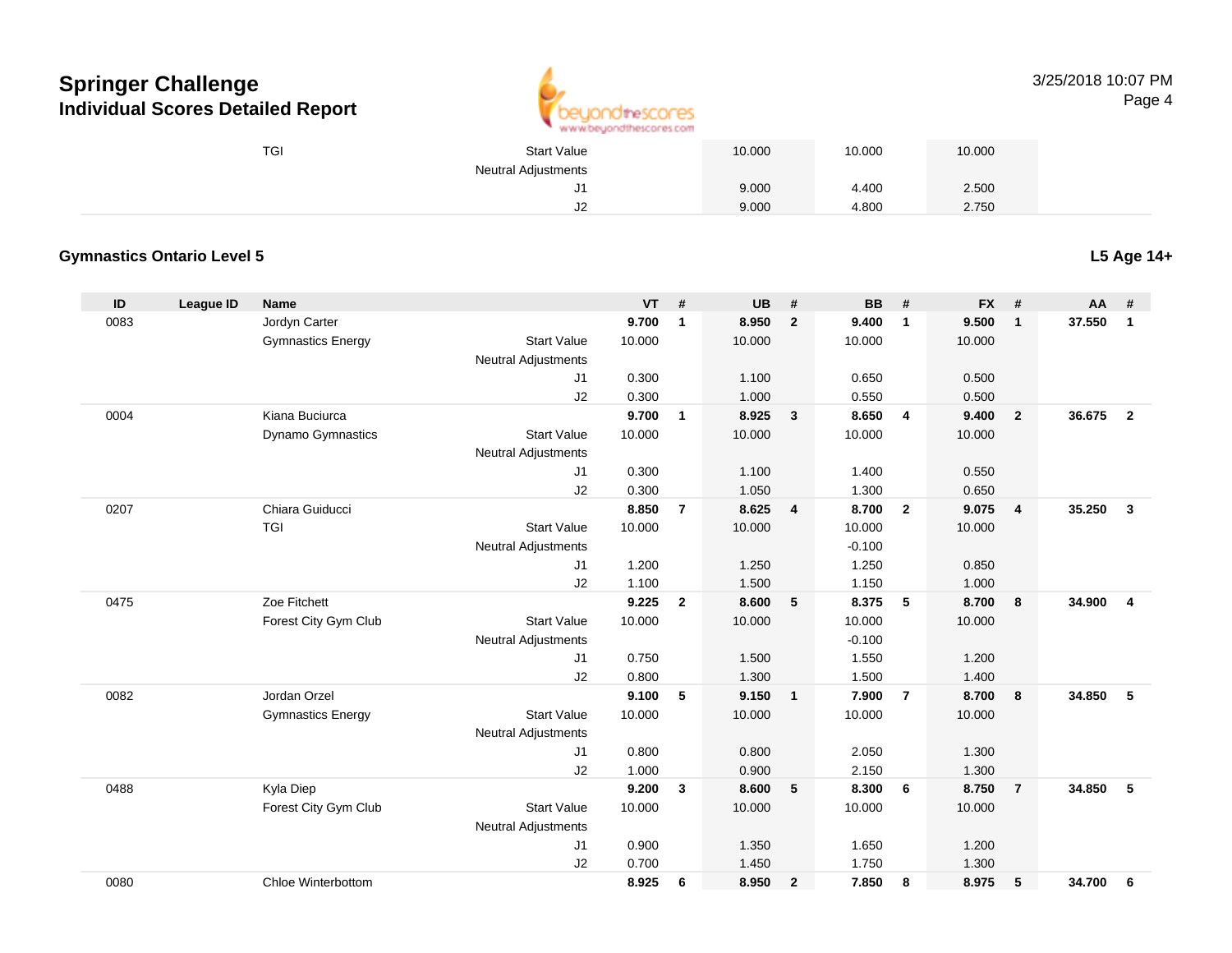

|      | <b>Gymnastics Energy</b> | Start Value<br><b>Neutral Adjustments</b> | 10.000 |   | 10.000  |                 | 10.000<br>$-0.100$ |    | 10.000 |                         |          |                |
|------|--------------------------|-------------------------------------------|--------|---|---------|-----------------|--------------------|----|--------|-------------------------|----------|----------------|
|      |                          | J <sub>1</sub>                            | 1.100  |   | 1.200   |                 | 1.950              |    | 1.000  |                         |          |                |
|      |                          | J2                                        | 1.050  |   | 0.900   |                 | 2.150              |    | 1.050  |                         |          |                |
| 0190 | Yasmine Chehabeddine     |                                           | 8.475  | 9 | 7.800   | $\overline{7}$  | 8.675              | 3  | 8.850  | - 6                     | 33.800   | $\overline{7}$ |
|      | TGI                      | <b>Start Value</b>                        | 10.000 |   | 10.000  |                 | 10.000             |    | 10.000 |                         |          |                |
|      |                          | <b>Neutral Adjustments</b>                |        |   |         |                 |                    |    |        |                         |          |                |
|      |                          | J <sub>1</sub>                            | 1.550  |   | 2.300   |                 | 1.400              |    | 1.100  |                         |          |                |
|      |                          | J2                                        | 1.500  |   | 2.100   |                 | 1.250              |    | 1.200  |                         |          |                |
| 0478 | Hanna Sheshelidze        |                                           | 9.175  | 4 | 8.475   | $6\overline{6}$ | 7.825              | 9  | 8.150  | - 9                     | 33.625 8 |                |
|      | Forest City Gym Club     | Start Value                               | 10.000 |   | 10.000  |                 | 10.000             |    | 10.000 |                         |          |                |
|      |                          | <b>Neutral Adjustments</b>                |        |   |         |                 | $-0.100$           |    |        |                         |          |                |
|      |                          | J <sub>1</sub>                            | 0.900  |   | 1.600   |                 | 2.000              |    | 1.900  |                         |          |                |
|      |                          | J2                                        | 0.750  |   | 1.450   |                 | 2.150              |    | 1.800  |                         |          |                |
| 0189 | Izabel Michalik-Eix      |                                           | 8.550  | 8 | 7.650 8 |                 | 7.050              | 10 | 9.100  | $\overline{\mathbf{3}}$ | 32.350   | - 9            |
|      | <b>TGI</b>               | <b>Start Value</b>                        | 10.000 |   | 10.000  |                 | 10.000             |    | 10.000 |                         |          |                |
|      |                          | <b>Neutral Adjustments</b>                |        |   |         |                 | $-0.100$           |    |        |                         |          |                |
|      |                          | J <sub>1</sub>                            | 1.550  |   | 2.400   |                 | 3.000              |    | 1.000  |                         |          |                |
|      |                          | J2                                        | 1.350  |   | 2.300   |                 | 2.700              |    | 0.800  |                         |          |                |

### **Gymnastics Ontario Level 5**

**Level 5 Age 9/10 A**

| ID   | League ID | <b>Name</b>                |                            | $VT$ # |                | <b>UB</b> | #                       | <b>BB</b> | #              | $FX$ # |                | $AA$ # |                         |
|------|-----------|----------------------------|----------------------------|--------|----------------|-----------|-------------------------|-----------|----------------|--------|----------------|--------|-------------------------|
| 0449 |           | Amari Bunn                 |                            | 9.475  |                | 9.275     | - 1                     | 8.875     | 4              | 9.100  | 3              | 36.725 |                         |
|      |           | <b>Milton Springers</b>    | <b>Start Value</b>         | 10.000 |                | 10.000    |                         | 10.000    |                | 10.000 |                |        |                         |
|      |           |                            | <b>Neutral Adjustments</b> |        |                |           |                         | $-0.200$  |                |        |                |        |                         |
|      |           |                            | J1                         | 0.500  |                | 0.750     |                         | 1.050     |                | 0.850  |                |        |                         |
|      |           |                            | J <sub>2</sub>             | 0.550  |                | 0.700     |                         | 0.800     |                | 0.950  |                |        |                         |
| 0453 |           | Abigail Alimiaga           |                            | 9.475  | -1             | 8.725     | $\overline{\mathbf{2}}$ | 8.925     | 3              | 8.850  | 4              | 35.975 | $\overline{\mathbf{2}}$ |
|      |           | <b>Milton Springers</b>    | <b>Start Value</b>         | 10.000 |                | 10.000    |                         | 10.000    |                | 10.000 |                |        |                         |
|      |           |                            | Neutral Adjustments        |        |                |           |                         |           |                |        |                |        |                         |
|      |           |                            | J1                         | 0.450  |                | 1.300     |                         | 1.050     |                | 1.100  |                |        |                         |
|      |           |                            | J <sub>2</sub>             | 0.600  |                | 1.250     |                         | 1.100     |                | 1.200  |                |        |                         |
| 0141 |           | Danika Bailey              |                            | 8.625  | 5              | 8.400     | $\overline{\mathbf{3}}$ | 8.975     | $\overline{2}$ | 9.175  | $\overline{2}$ | 35.175 | 3                       |
|      |           | <b>Winstars Gymnastics</b> | <b>Start Value</b>         | 10.000 |                | 10.000    |                         | 10.000    |                | 10.000 |                |        |                         |
|      |           |                            | <b>Neutral Adjustments</b> |        |                |           |                         |           |                |        |                |        |                         |
|      |           |                            | J1                         | 1.350  |                | 1.600     |                         | 0.950     |                | 0.850  |                |        |                         |
|      |           |                            | J <sub>2</sub>             | 1.400  |                | 1.600     |                         | 1.100     |                | 0.800  |                |        |                         |
| 0483 |           | Ella Plummer               |                            | 9.100  | $\overline{2}$ | 7.625     | 5                       | 8.700     | 5              | 9.325  | 1              | 34.750 | 4                       |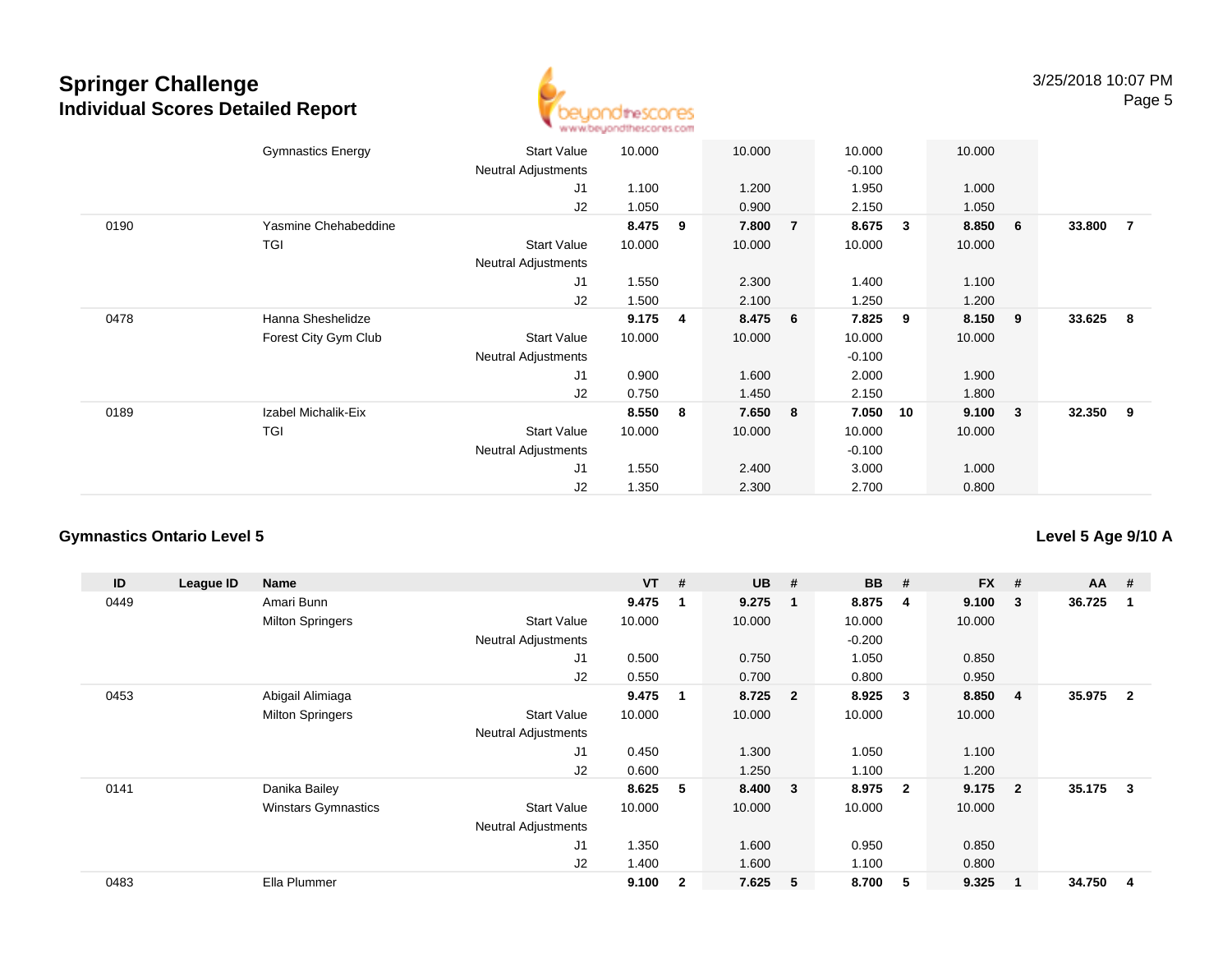

|      | Forest City Gym Club       | <b>Start Value</b><br><b>Neutral Adjustments</b> | 10.000 |   | 10.000 |                | 10.000   |                | 10.000 |                |          |                |
|------|----------------------------|--------------------------------------------------|--------|---|--------|----------------|----------|----------------|--------|----------------|----------|----------------|
|      |                            | J <sub>1</sub>                                   | 0.900  |   | 2.300  |                | 1.400    |                | 0.700  |                |          |                |
|      |                            | J2                                               | 0.900  |   | 2.450  |                | 1.200    |                | 0.650  |                |          |                |
| 0452 | Madison Smith              |                                                  | 8.775  | 4 | 8.000  | $\overline{4}$ | 9.125    | $\mathbf{1}$   | 8.550  | - 6            | 34.450   | - 5            |
|      | <b>Milton Springers</b>    | <b>Start Value</b>                               | 10.000 |   | 10.000 |                | 10.000   |                | 10.000 |                |          |                |
|      |                            | <b>Neutral Adjustments</b>                       |        |   |        |                |          |                |        |                |          |                |
|      |                            | J <sub>1</sub>                                   | 1.250  |   | 2.100  |                | 0.900    |                | 1.350  |                |          |                |
|      |                            | J2                                               | 1.200  |   | 1.900  |                | 0.850    |                | 1.550  |                |          |                |
| 0445 | Caitlin Sullivan           |                                                  | 8.950  | 3 | 7.600  | 6              | 8.475    | 6              | 8.750  | $-5$           | 33.775 6 |                |
|      | <b>Milton Springers</b>    | <b>Start Value</b>                               | 10.000 |   | 10.000 |                | 10.000   |                | 10.000 |                |          |                |
|      |                            | Neutral Adjustments                              |        |   |        |                |          |                |        |                |          |                |
|      |                            | J1                                               | 1.000  |   | 2.400  |                | 1.450    |                | 1.300  |                |          |                |
|      |                            | J2                                               | 1.100  |   | 2.400  |                | 1.600    |                | 1.200  |                |          |                |
| 0146 | <b>Rachel Ricketts</b>     |                                                  | 8.150  | 6 | 7.625  | 5              | 8.175    | $\overline{7}$ | 7.300  | $\overline{7}$ | 31.250   | $\overline{7}$ |
|      | <b>Winstars Gymnastics</b> | <b>Start Value</b>                               | 10.000 |   | 10.000 |                | 10.000   |                | 10.000 |                |          |                |
|      |                            | <b>Neutral Adjustments</b>                       |        |   |        |                | $-0.100$ |                |        |                |          |                |
|      |                            | J <sub>1</sub>                                   | 1.900  |   | 2.300  |                | 1.650    |                | 2.800  |                |          |                |
|      |                            | J2                                               | 1.800  |   | 2.450  |                | 1.800    |                | 2.600  |                |          |                |

### **Gymnastics Ontario Level 5**

**Level 5 Age 9/10 B**

| ID   | League ID | Name                     |                            | <b>VT</b> | #              | <b>UB</b> | #                       | <b>BB</b> | #              | <b>FX</b> | #              | $AA$ # |              |
|------|-----------|--------------------------|----------------------------|-----------|----------------|-----------|-------------------------|-----------|----------------|-----------|----------------|--------|--------------|
| 0464 |           | Cloey Jewkes             |                            | 9.275     | $\mathbf{2}$   | 8.875     | 4                       | 9.050     | -1             | 9.450     | 1              | 36.650 |              |
|      |           | <b>Dynamo Gymnastics</b> | <b>Start Value</b>         | 10.000    |                | 10.000    |                         | 10.000    |                | 10.000    |                |        |              |
|      |           |                          | <b>Neutral Adjustments</b> |           |                |           |                         |           |                |           |                |        |              |
|      |           |                          | J1                         | 0.650     |                | 1.000     |                         | 0.900     |                | 0.600     |                |        |              |
|      |           |                          | J2                         | 0.800     |                | 1.250     |                         | 1.000     |                | 0.500     |                |        |              |
| 0112 |           | Keila Koo                |                            | 8.950     | - 6            | 9.250     | $\blacksquare$          | 9.025     | $\overline{2}$ | 9.250     | $\overline{2}$ | 36.475 | $\mathbf{2}$ |
|      |           | Oakville Gymnastics Club | <b>Start Value</b>         | 10.000    |                | 10.000    |                         | 10.000    |                | 10.000    |                |        |              |
|      |           |                          | <b>Neutral Adjustments</b> |           |                |           |                         |           |                |           |                |        |              |
|      |           |                          | J1                         | 1.100     |                | 0.700     |                         | 0.950     |                | 0.700     |                |        |              |
|      |           |                          | J2                         | 1.000     |                | 0.800     |                         | 1.000     |                | 0.800     |                |        |              |
| 0011 |           | Madison Lee              |                            | 9.275     | $\overline{2}$ | 9.200     | $\overline{\mathbf{2}}$ | 8.825     | $\overline{4}$ | 9.100     | 4              | 36.400 | 3            |
|      |           | <b>Dynamo Gymnastics</b> | <b>Start Value</b>         | 10.000    |                | 10.000    |                         | 10.000    |                | 10.000    |                |        |              |
|      |           |                          | <b>Neutral Adjustments</b> |           |                |           |                         |           |                |           |                |        |              |
|      |           |                          | J1                         | 0.750     |                | 0.750     |                         | 1.250     |                | 0.800     |                |        |              |
|      |           |                          | J2                         | 0.700     |                | 0.850     |                         | 1.100     |                | 1.000     |                |        |              |
| 0447 |           | <b>Claire Morris</b>     |                            | 9.000     | 5              | 8.850     | - 5                     | 9.000     | 3              | 9.150     | 3              | 36.000 | 4            |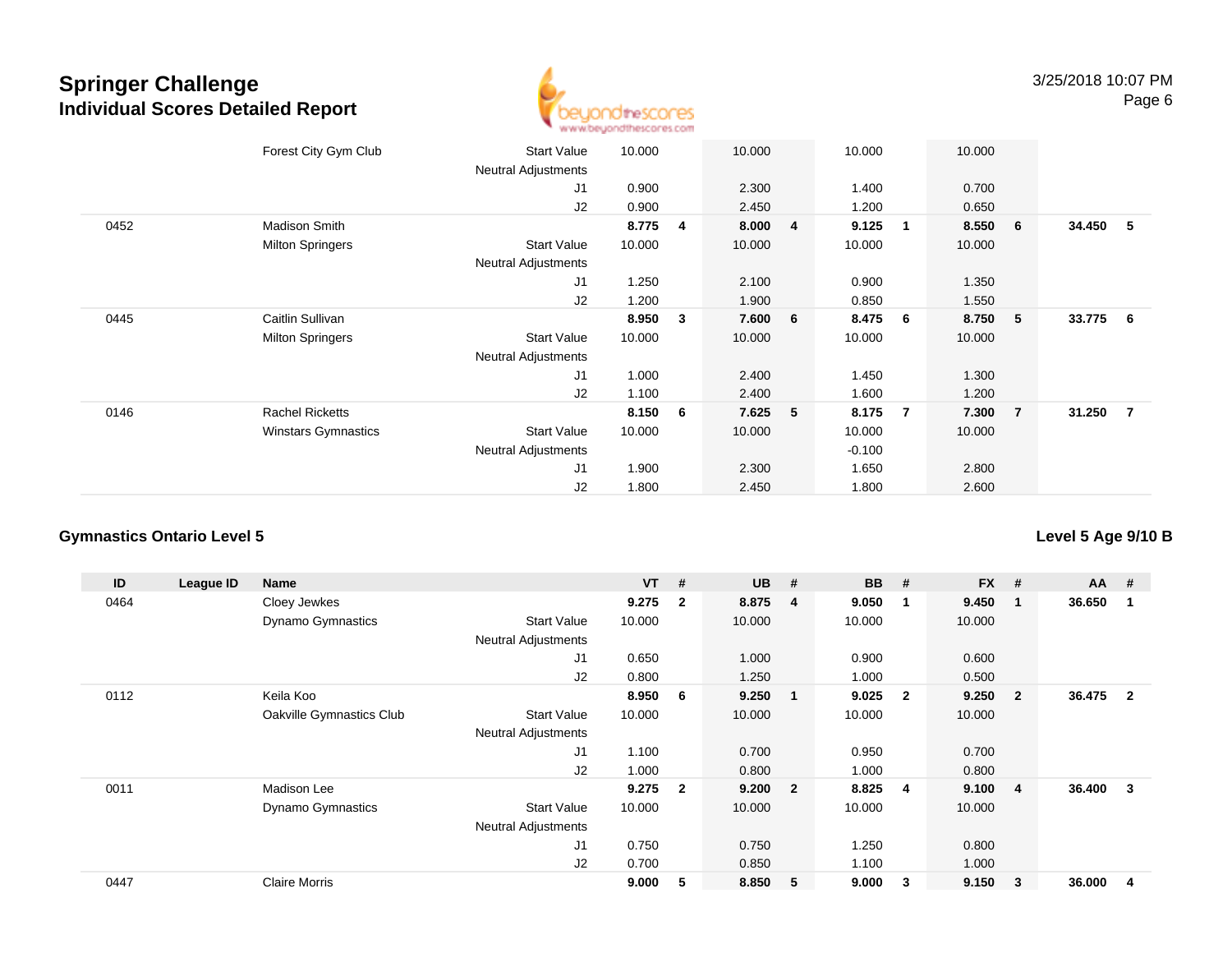

|      | <b>Milton Springers</b> | <b>Start Value</b><br><b>Neutral Adjustments</b> | 10.000 |             | 10.000  |   | 10.000 |   | 10.000 |                |          |   |
|------|-------------------------|--------------------------------------------------|--------|-------------|---------|---|--------|---|--------|----------------|----------|---|
|      |                         | J1                                               | 0.950  |             | 1.200   |   | 0.850  |   | 0.850  |                |          |   |
|      |                         | J2                                               | 1.050  |             | 1.100   |   | 1.150  |   | 0.850  |                |          |   |
| 0446 | Jillian Bata            |                                                  | 9.200  | 4           | 8.850   | 5 | 8.625  | 5 | 8.875  | 6              | 35.550   | 5 |
|      | <b>Milton Springers</b> | <b>Start Value</b>                               | 10.000 |             | 10.000  |   | 10.000 |   | 10.000 |                |          |   |
|      |                         | <b>Neutral Adjustments</b>                       |        |             |         |   |        |   |        |                |          |   |
|      |                         | J <sub>1</sub>                                   | 0.850  |             | 1.100   |   | 1.300  |   | 1.100  |                |          |   |
|      |                         | J2                                               | 0.750  |             | 1.200   |   | 1.450  |   | 1.150  |                |          |   |
| 0448 | Klaudia Olemski         |                                                  | 9.250  | 3           | 9.050 3 |   | 8.175  | 7 | 8.850  | $\overline{7}$ | 35.325   | 6 |
|      | <b>Milton Springers</b> | <b>Start Value</b>                               | 10.000 |             | 10.000  |   | 10.000 |   | 10.000 |                |          |   |
|      |                         | <b>Neutral Adjustments</b>                       |        |             |         |   |        |   |        |                |          |   |
|      |                         | J1                                               | 0.850  |             | 0.900   |   | 1.850  |   | 1.000  |                |          |   |
|      |                         | J2                                               | 0.650  |             | 1.000   |   | 1.800  |   | 1.300  |                |          |   |
| 0454 | Shiloh Mills            |                                                  | 9.400  | $\mathbf 1$ | 8.350 6 |   | 8.600  | 6 | 8.925  | 5              | 35.275 7 |   |
|      | <b>Milton Springers</b> | <b>Start Value</b>                               | 10.000 |             | 10.000  |   | 10.000 |   | 10.000 |                |          |   |
|      |                         | <b>Neutral Adjustments</b>                       |        |             |         |   |        |   |        |                |          |   |
|      |                         | J <sub>1</sub>                                   | 0.650  |             | 1.700   |   | 1.350  |   | 1.150  |                |          |   |
|      |                         | J2                                               | 0.550  |             | 1.600   |   | 1.450  |   | 1.000  |                |          |   |

#### **Gymnastics Ontario Level 5**

**ID League ID Name VT # UB # BB # FX # AA #** 0042 Taya Nichol **9.650 <sup>1</sup> 9.425 <sup>1</sup> 8.775 <sup>1</sup> 9.325 <sup>2</sup> 37.175 <sup>1</sup>** East York Gymnastics Start Valuee 10.000 10.000 10.000 10.000 Neutral Adjustments J1 0.350 0.550 1.150 0.700 J2 0.350 0.600 1.300 0.650 0041 Rachel Chan **9.500 <sup>2</sup> 9.325 <sup>2</sup> 7.675 <sup>4</sup> 9.450 <sup>1</sup> 35.950 <sup>2</sup>** East York Gymnastics Start Valuee 10.000 10.000 10.000 10.000 Neutral Adjustments J1 0.500 0.650 2.250 0.500 J2 0.500 0.700 2.400 0.600 0473 Mystic D'Aragon **8.950 <sup>3</sup> 9.250 <sup>3</sup> 7.575 <sup>5</sup> 9.050 <sup>4</sup> 34.825 <sup>3</sup>** Forest City Gym Club Start Value 10.000 10.000 10.000 10.000 Neutral Adjustments $-0.100$ 2.200 J1 1.150 0.750 2.200 0.850 J2 0.950 0.750 2.450 1.050 0081Alexis Keeping **8.850 <sup>4</sup> 8.700 <sup>5</sup> 8.025 <sup>3</sup> 8.600 <sup>7</sup> 34.175 <sup>4</sup>**

### **Level 5 Age 13 A**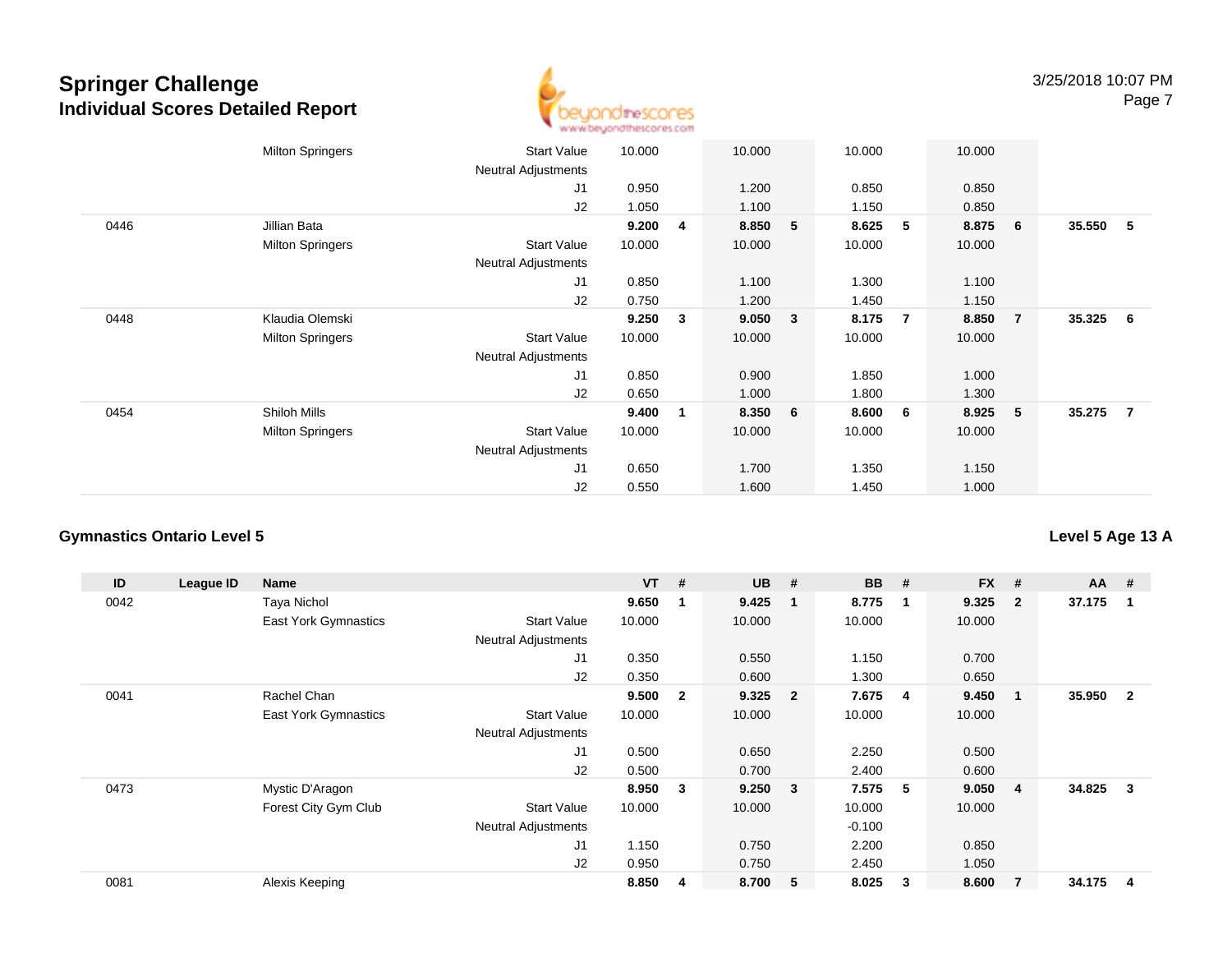

|      | <b>Gymnastics Energy</b>  | <b>Start Value</b>         | 10.000       |                          | 10.000 |                | 10.000       |                | 10.000 |                         |        |                |
|------|---------------------------|----------------------------|--------------|--------------------------|--------|----------------|--------------|----------------|--------|-------------------------|--------|----------------|
|      |                           | Neutral Adjustments        |              |                          |        |                |              |                |        |                         |        |                |
|      |                           | J1                         | 1.250        |                          | 1.350  |                | 2.000        |                | 1.400  |                         |        |                |
|      |                           | J2                         | 1.050        |                          | 1.250  |                | 1.950        |                | 1.400  |                         |        |                |
| 0248 | Isabella Shah             |                            | 8.750        | 5                        | 7.900  | 8              | 8.275        | $\overline{2}$ | 8.800  | 5                       | 33.725 | - 5            |
|      | <b>Synergy Gymnastics</b> | Start Value                | 10.000       |                          | 10.000 |                | 10.000       |                | 10.000 |                         |        |                |
|      |                           | Neutral Adjustments        |              |                          |        |                |              |                |        |                         |        |                |
|      |                           | J1                         | 1.300        |                          | 2.300  |                | 1.650        |                | 1.300  |                         |        |                |
|      |                           | J2                         | 1.200        |                          | 1.900  |                | 1.800        |                | 1.100  |                         |        |                |
| 0286 | Kylie Withenshaw          |                            | 8.400        | $\overline{7}$           | 8.000  | $\overline{7}$ | 7.675        | 4              | 9.075  | $\overline{\mathbf{3}}$ | 33.150 | 6              |
|      | St. Thomas Elgin          | <b>Start Value</b>         | 10.000       |                          | 10.000 |                | 10.000       |                | 10.000 |                         |        |                |
|      |                           | Neutral Adjustments        |              |                          |        |                |              |                |        |                         |        |                |
|      |                           | J1                         | 1.600        |                          | 2.200  |                | 2.550        |                | 0.900  |                         |        |                |
|      |                           | J2                         | 1.600        |                          | 1.800  |                | 2.100        |                | 0.950  |                         |        |                |
| 0296 | Ela Seifert               |                            | 8.600        | 6                        | 8.125  | 6              | 6.675        | 6              | 6.500  | $\bf{8}$                | 29.900 | $\overline{7}$ |
|      | Scarborough Gym Elites    | <b>Start Value</b>         | 10.000       |                          | 10.000 |                | 10.000       |                | 10.000 |                         |        |                |
|      |                           | Neutral Adjustments        |              |                          |        |                | $-0.100$     |                |        |                         |        |                |
|      |                           | J1                         | 1.500        |                          | 1.950  |                | 2.950        |                | 3.500  |                         |        |                |
|      |                           | J2                         | 1.300        |                          | 1.800  |                | 3.500        |                | 3.500  |                         |        |                |
| 0489 | Kate Nash                 |                            | <b>X.XXX</b> | $\overline{\phantom{a}}$ | 8.875  | $\overline{4}$ | <b>X.XXX</b> | $\sim$         | 8.750  | 6                       | 17.625 | 8              |
|      | Forest City Gym Club      | Start Value                |              |                          | 10.000 |                |              |                | 10.000 |                         |        |                |
|      |                           | <b>Neutral Adjustments</b> |              |                          |        |                |              |                |        |                         |        |                |
|      |                           | J <sub>1</sub>             |              |                          | 1.200  |                |              |                | 1.200  |                         |        |                |
|      |                           | J2                         |              |                          | 1.050  |                |              |                | 1.300  |                         |        |                |
|      |                           |                            |              |                          |        |                |              |                |        |                         |        |                |

#### **Gymnastics Ontario Level 5**

**Level 5 Age 13 B**

| ID   | League ID | Name                    |                            | $VT$ # |   | <b>UB</b> | #                       | <b>BB</b> | - #                     | <b>FX</b> | #                       | <b>AA</b> | -#                      |
|------|-----------|-------------------------|----------------------------|--------|---|-----------|-------------------------|-----------|-------------------------|-----------|-------------------------|-----------|-------------------------|
| 0418 |           | <b>Grace Struthers</b>  |                            | 8.850  | 4 | 9.500     |                         | 9.200     | - 1                     | 8.900     | $_{3}$                  | 36.450    | -1                      |
|      |           | <b>Milton Springers</b> | <b>Start Value</b>         | 10.000 |   | 10.000    |                         | 10.000    |                         | 10.000    |                         |           |                         |
|      |           |                         | <b>Neutral Adjustments</b> |        |   |           |                         |           |                         |           |                         |           |                         |
|      |           |                         | J <sub>1</sub>             | 1.200  |   | 0.500     |                         | 0.900     |                         | 1.100     |                         |           |                         |
|      |           |                         | J2                         | 1.100  |   | 0.500     |                         | 0.700     |                         | 1.100     |                         |           |                         |
| 0431 |           | Ava Woodard             |                            | 9.200  | 3 | 8.425     | -5                      | 8.900     | $\overline{\mathbf{2}}$ | 9.600     |                         | 36.125    | $\overline{\mathbf{2}}$ |
|      |           | <b>Milton Springers</b> | <b>Start Value</b>         | 10.000 |   | 10.000    |                         | 10.000    |                         | 10.000    |                         |           |                         |
|      |           |                         | <b>Neutral Adjustments</b> |        |   |           |                         | $-0.100$  |                         |           |                         |           |                         |
|      |           |                         | J <sub>1</sub>             | 0.800  |   | 1.700     |                         | 0.900     |                         | 0.400     |                         |           |                         |
|      |           |                         | J2                         | 0.800  |   | 1.450     |                         | 1.100     |                         | 0.400     |                         |           |                         |
| 0339 |           | Madison Goldberg        |                            | 9.550  |   | 8.800     | $\overline{\mathbf{2}}$ | 8.550     | $\overline{\mathbf{3}}$ | 9.050     | $\overline{\mathbf{2}}$ | 35.950    | -3                      |